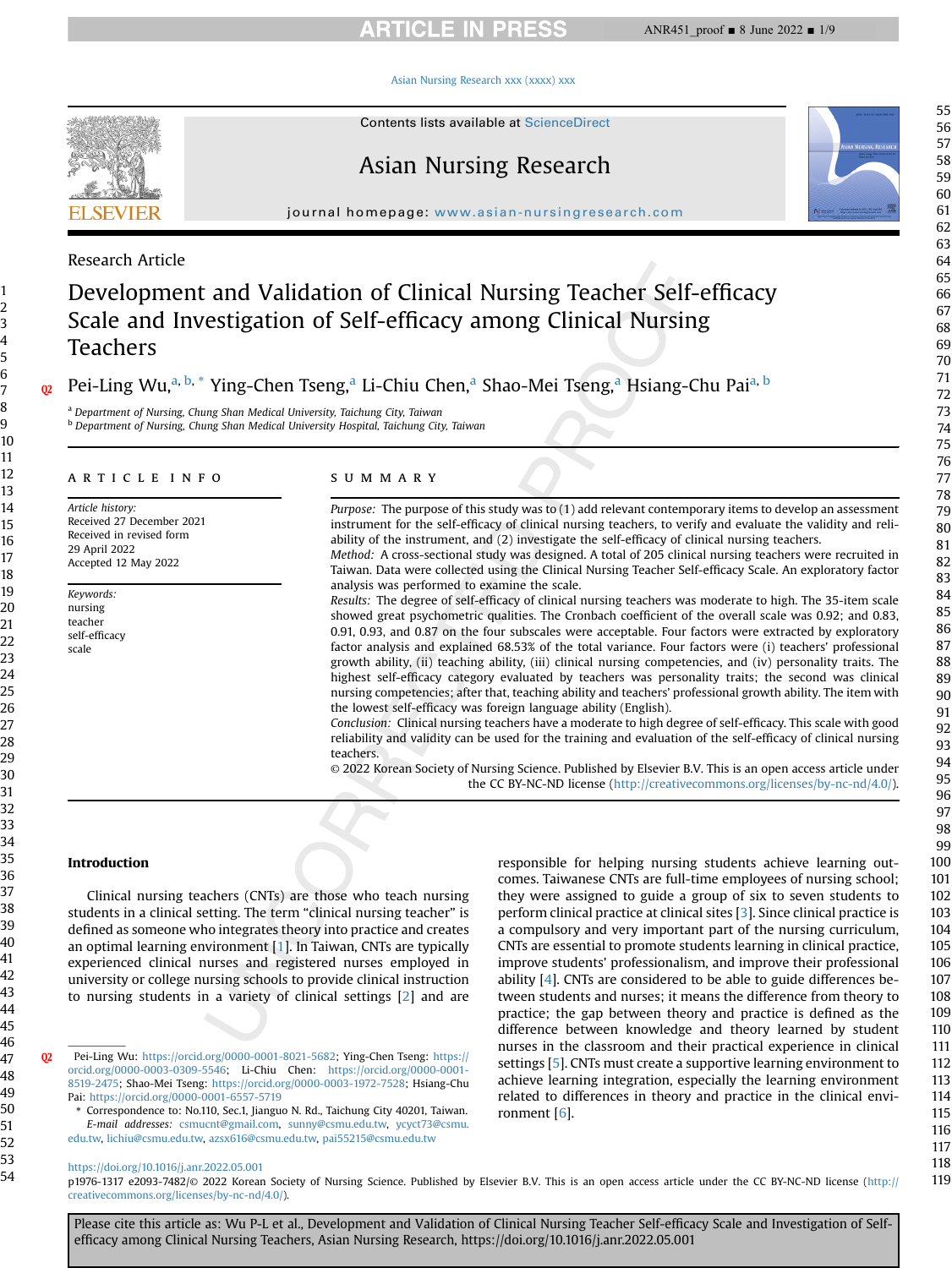129 130

2 **P.**-L. Wu et al. / Asian Nursing Research xxx (xxxx) xxx

The significance and importance of self-efficacy of CNT are that when CNTs teach nursing students in clinical practice, it is necessary to help students achieve a balance between the theoretical knowledge obtained in the class and the application of the theory in the clinical setting [[6](#page-7-5)[,7\]](#page-7-6). Therefore, CNTs must be aware of effective self-efficacy and equipped with the necessary competencies [\[8](#page-7-7)]. Nursing also emphasizes the need for a hands-on experience [\[7,](#page-7-6)[9](#page-7-8)]; it is important to identify what kinds of behavior or characteristics of CNT are effective and modify clinical teaching methods to achieve learning effectiveness [[10](#page-7-9)]. Furthermore, to ensure the quality of clinical teaching, CNTs are required to apply classroom theory to concrete clinical situations; they need to demonstrate the clinical skills and abilities to create strategies that are conducive to clinical learning and help students combine theory with practice to improve clinical decision-making [[10,](#page-7-9)[11](#page-7-10)]. CNTs must demonstrate good self-efficacy to facilitate the best clinical teaching, evaluate students' critical thinking, provide support, and establish good relationships with students to guide students toward achieving clinical learning goals and outcomes [\[12](#page-7-11)].

The concept of self-efficacy was derived from Bandura's social cognitive theory of behavioral change [\[13](#page-7-12)[,14](#page-7-13)]. Bandura describes self-efficacy as "a judgment of a person's ability to organize and execute a course of action to achieve a specified type of performance" [\[14](#page-7-13)]. Teacher efficacy is "a teacher's confidence in his or her ability to promote student learning" [\[15](#page-7-14)[,16\]](#page-7-15). According to Bandura (1997), teacher efficacy refers to teachers' beliefs about their ability to influence student achievement [\[14](#page-7-13)]. It refers to the belief of teachers that they have the ability to cope successfully with tasks, obligations, and challenges related to their professional activities, thus playing a key role [[15\]](#page-7-14). Teachers use their professional abilities, professional attitudes, and confidence to demonstrate their professional knowledge to help students learn effectively and achieve learning goals [\[17](#page-7-16)]. It is important for its implications for teaching effectiveness, teaching practices, and student academic results (e.g., student achievement and motivation) [\[16](#page-7-15)]. Self-efficacy will be used throughout this paper to refer to teacher's efficacy (confidence) in their influence on students' achievement.

Knox and Mogan (1985)  $[18]$  $[18]$  pointed out that the effectiveness of nursing clinical teachers is teaching ability, nursing competence, evaluation, interpersonal relationships, and personality traits. The effectiveness and competencies of clinical teaching are the key determinants of the quality of clinical learning; the most effective behavior was teaching ability/competence, which was reported to be 96% [[19](#page-7-18)]. The definition of competence is the application of skills in all domains for the role of practice, focusing on specific outcomes, improving levels of competence, accountability of the learner, practice-based learning, self-assessment, and individualized learning experience [\[20\]](#page-7-19). The effective clinical teaching characteristics of CNT included nursing competencies, teaching ability, professional knowledge, interpersonal relationships, and positive personality traits [\[17](#page-7-16)]. Several studies report that teaching ability and nursing competence were the highest rated evaluations, which were more important than evaluation skills, personality factors, and relationships with students [\[21,](#page-7-20)[22](#page-7-21)]; however, personality was the most favored teaching characteristics of students [\[10](#page-7-9)]. Additionally, factors that affect teaching competence include knowledge expansion; Kelly (2007) [[23](#page-7-22)] found that teacher knowledge is the most important, become a knowledgeable teacher; followed by feedback and communication skills, create a positive learning environment, demonstrate professionalism and academic characteristics, and provide support [[18,](#page-7-17)[24\]](#page-7-23). Teacher efficacy includes showing motivation to teach and being a good role model in a clinical setting. Collaboration between CNTs and nurses transforms the patient care unit into an environment that supports the learning of nursing students [[19\]](#page-7-18). Furthermore, 38 39 40 41 42 43 44 45 46 47 48 49 50 51 52 53 54 55 56 57 58 59 60 61 62 63 64 65

the internationalization of nurses continues to be a common phenomenon today. With the globalization and collaboration of educational programs, increased mobility requires nurses to have a foreign language ability and good language skills to communicate with patients and nurses from other countries [[25](#page-7-24)].

Overall, the characteristics of effective clinical educators and the most important competencies included teaching abilities, nursing competencies [[4](#page-7-3)[,11](#page-7-10)], clinical teaching skills, professional knowledge, clinical skills, interpersonal relationships [\[16](#page-7-15)[,17](#page-7-16)], personality traits [[16\]](#page-7-15), among which being a role model is important for nurse educators [\[18](#page-7-17)[,19,](#page-7-18)[21,](#page-7-20)[26](#page-7-25)]. The conceptual framework of self-efficacy of CNTs is shown in [Figure 1.](#page-2-0)

#### Aims

To evaluate the self-efficacy of CNTs in complex clinical situations, this study aimed to (1) add contemporary applicable items to develop an assessment tool for the self-efficacy of CNTs (the Clinical Nursing Teachers Self-Efficacy Scale), validate psychometric properties and evaluate its validity and reliability; and (2) survey and describe the self-efficacy of CNTs.

#### Methods

#### Study design

This was a descriptive cross-sectional study conducted in the nursing department of universities and colleges.

#### Participants

A convenience sample was used and CNTs were recruited from 43 universities and colleges [\[27\]](#page-7-26). The average number of CNT members in each nursing school is five to ten; therefore, the total sample size of CNT was estimated to be 215–430 in Taiwan. The inclusion criteria were (1) currently employed full-time CNTs by the department of nursing in colleges and universities, (2) more than 3 months of clinical nursing teaching experience; exclusion criteria were (1) within 3 months of probation period, (2) part-time employed, (3) according to the voluntariness principle, teachers who refused to participate were excluded. A previous exploratory factor analysis (EFA) study has shown acceptance of a small sample size [\[21\]](#page-7-20). The latest review of psychological research reports that a sample of 200 subjects or less is acceptable in  $40-60\%$  of studies [[28](#page-7-27)]. A total of 35 items were included on the scale in this study, and considering the attrition rate, a sample size between 175 and 350  $(n = 205$  in our study) was estimated.

#### Measurement

#### Demographic questionnaire

This questionnaire includes gender, age, education level, years of clinical nursing work, and years of clinical nursing teaching.

#### Clinical Nursing Teachers Self-efficacy Scale

The Clinical Nursing Teacher Self-efficacy Scale (CNT-SES) was developed to comprehensively measure the self-efficacy of CNTs in guiding students' clinical practice. The CNT-SES survey tool developed by the authors determined the CNT-SES items through a literature review  $[10-12,16-19,21-26,29-33]$  $[10-12,16-19,21-26,29-33]$  $[10-12,16-19,21-26,29-33]$  $[10-12,16-19,21-26,29-33]$  $[10-12,16-19,21-26,29-33]$  $[10-12,16-19,21-26,29-33]$  $[10-12,16-19,21-26,29-33]$  $[10-12,16-19,21-26,29-33]$  $[10-12,16-19,21-26,29-33]$  $[10-12,16-19,21-26,29-33]$  $[10-12,16-19,21-26,29-33]$  $[10-12,16-19,21-26,29-33]$  $[10-12,16-19,21-26,29-33]$  $[10-12,16-19,21-26,29-33]$ , expert consultation, and a preliminary small sample survey.

Morgan and Knox (1987) [\[11\]](#page-7-10) developed the Nursing Clinical Teacher Effectiveness Scale, which divided teacher characteristics into five categories: teaching ability, nursing competence, personality traits, interpersonal relationship, and evaluation. In addition,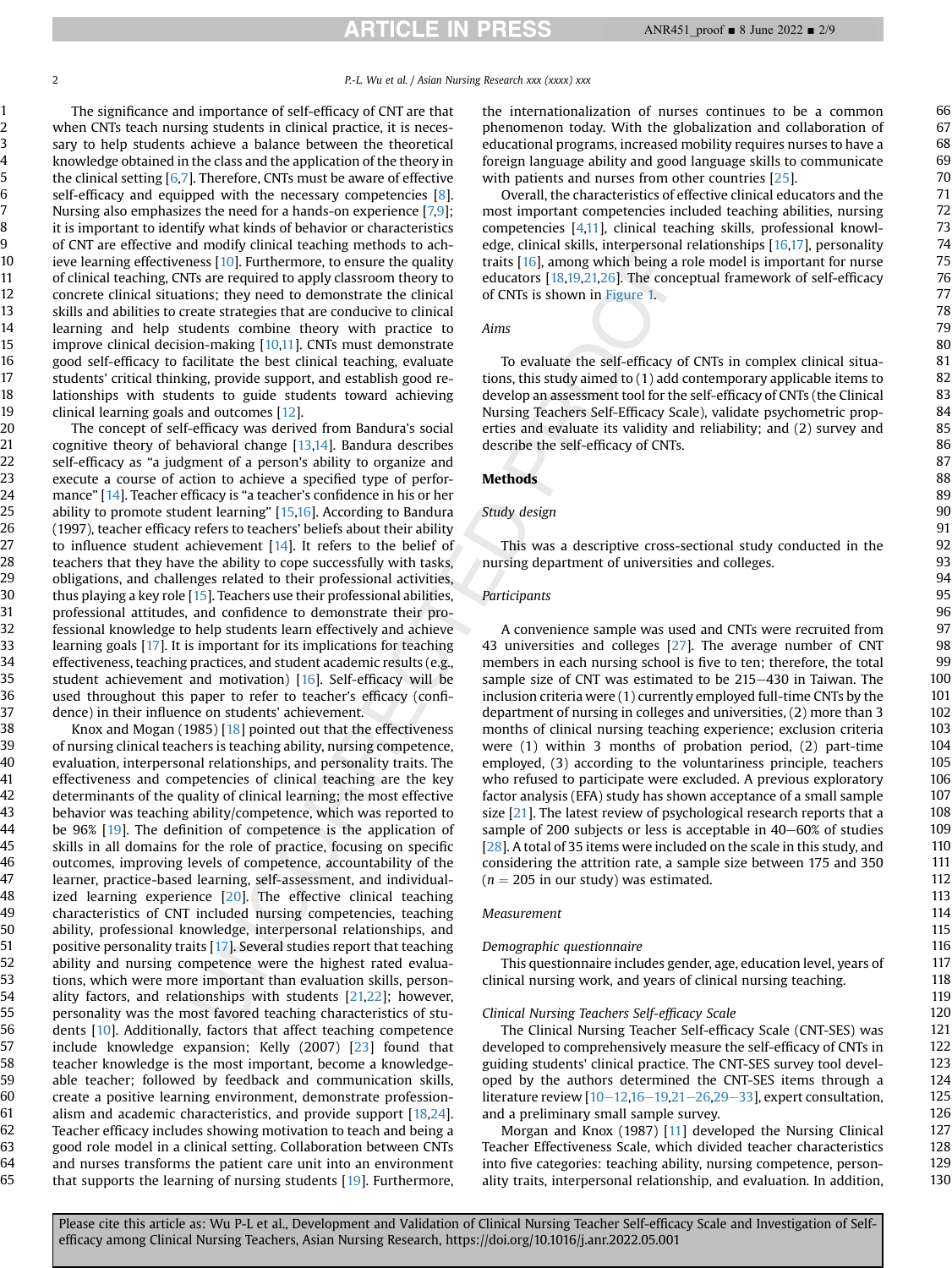# **ARTICLE IN PRESS**



<span id="page-2-0"></span>

Figure 1. The conceptual framework of self-efficacy of clinical nursing teachers.

Hou et al. (2011) [[21](#page-7-20)] developed a clinical nursing faculty competence inventory (CNFCI) that indicated the competencies of clinical nursing faculty, including leadership ability, problem-solving ability, educational intelligence, general teaching ability, and clinical nursing skills. The difference between our CNT-SES and these two inventories was that we have added contemporary applicable items, focus on the future development trends of the nursing profession; apply modern education technology and innovative teaching methods [[30](#page-7-29)], pay attention to the development of nursing science, proficiency and ability in nursing research, participating in interdisciplinary research projects and interdisciplinary learning [[31\]](#page-7-30), presentation at international conferences, international foreign language ability [[25](#page-7-24)], decision-making [\[32\]](#page-8-0) and evidence-based nursing [\[33\]](#page-8-1). Finally, we develop the "CNT-SES" consisting of 35 items. There are four dimensions: (1) teachers' professional growth ability  $(1-8; 8$  items),  $(2)$  teaching ability  $(9-19; 11$  items),  $(3)$  clinical nursing competencies  $(20-24; 5)$ items) and  $(4)$  personality traits  $(25-35; 11$  items). The scoring range for each item was  $0-4$ ; participants were instructed to rate all items on a 5-point Likert scale  $(4 =$  strongly agree,  $3 =$  agree, = neutral, 1 = disagree, 0 = strongly disagree); and the total score range was  $0-140$ . The range of subscale scores was  $0-32$ ,  $0-44$ ,  $0-20$ , and  $0-44$ , respectively; the higher the score, the stronger the self-efficacy of the CNTs.

# Data collection

The investigation of CNT self-efficacy was divided into three stages: (1) item generation and content validity; (2) preliminary survey; and (3) collect data in the descriptive and cross-sectional study.

#### Stage 1: Item generation and content validity

The instrument development procedure was based on a theoretical and literature review  $[2,4,6,8,10-13,16-20,23,24,28-33]$  $[2,4,6,8,10-13,16-20,23,24,28-33]$  $[2,4,6,8,10-13,16-20,23,24,28-33]$  $[2,4,6,8,10-13,16-20,23,24,28-33]$  $[2,4,6,8,10-13,16-20,23,24,28-33]$  $[2,4,6,8,10-13,16-20,23,24,28-33]$  $[2,4,6,8,10-13,16-20,23,24,28-33]$  $[2,4,6,8,10-13,16-20,23,24,28-33]$  $[2,4,6,8,10-13,16-20,23,24,28-33]$  $[2,4,6,8,10-13,16-20,23,24,28-33]$  $[2,4,6,8,10-13,16-20,23,24,28-33]$  $[2,4,6,8,10-13,16-20,23,24,28-33]$  $[2,4,6,8,10-13,16-20,23,24,28-33]$  $[2,4,6,8,10-13,16-20,23,24,28-33]$  $[2,4,6,8,10-13,16-20,23,24,28-33]$  $[2,4,6,8,10-13,16-20,23,24,28-33]$  $[2,4,6,8,10-13,16-20,23,24,28-33]$ and initially constructed a list of 60 items in six categories: (1) teachers' professional growth ability, (2) teaching ability, (3) clinical nursing competency, (4) personality traits, (5) fostering student learning ability, and (6) competencies of clinical nursing educators. Three experienced nursing education experts were invited to review the initial 60 items to examine the content validity of the generated items. The experts offered comments and suggestions and also rated the suitability of each item on a 5-point scale. According to experts' suggestions, categories and some items were merged, the content validity index of these items ranged from 0.85 to 1 [\[34\]](#page-8-2), and the scale-level CVI calculated based on the experts' score was 0.95 [[35](#page-8-3)]; therefore, the questionnaire was revised to 50 items in four categories.

#### Stage 2: Preliminary survey

At this stage, the procedure included recruiting 20 CNTs to assess the suitability of the 50 items. Twenty participants from a university in central Taiwan conducted a questionnaire survey of 50 items, hoping to find out whether the description of the items was clear, readable, unambiguous, equivocal, and accurately reflects the self-efficacy of CNTs. They reported that it takes approximately  $10-15$  minutes to complete the instrument. In the preliminary study, the 50 items were carefully modified to make them more specific and explicit. A preliminary survey showed that the mean age of 20 CNTs was 43.25 ( $\pm$ 5.39) years; clinical nursing teaching experience was 9.50 ( $\pm$ 4.56) years, and clinical nursing work experience was 9.35 ( $\pm$ 4.58) years. Respondents said that these items were easy to understand; it takes an average of 10 to 15 minutes to complete the questionnaire.

#### Stage 3: Collect data in the descriptive and cross-sectional study

We collected descriptive and cross-sectional data from July 2019 to January 2020. Data were collected from nursing schools in northern, central, southern, and eastern Taiwan. We do our best to contact all potential participants to complete the questionnaire electronically by sending an email invitation with a link to the questionnaire to potential participants. All participants were informed of the purpose of the study, read informed consent, and the time required to complete the survey. 400 emails were sent and 205 questionnaires were returned, and the response rate was 51.25%. The questionnaire was distributed and returned at the appointed time. Since the design of the questionnaire required that all questions be answered, otherwise the questionnaire was invalid and the valid questionnaires were 100%. After collecting the data, 15 items that did not meet the statistical significance were eliminated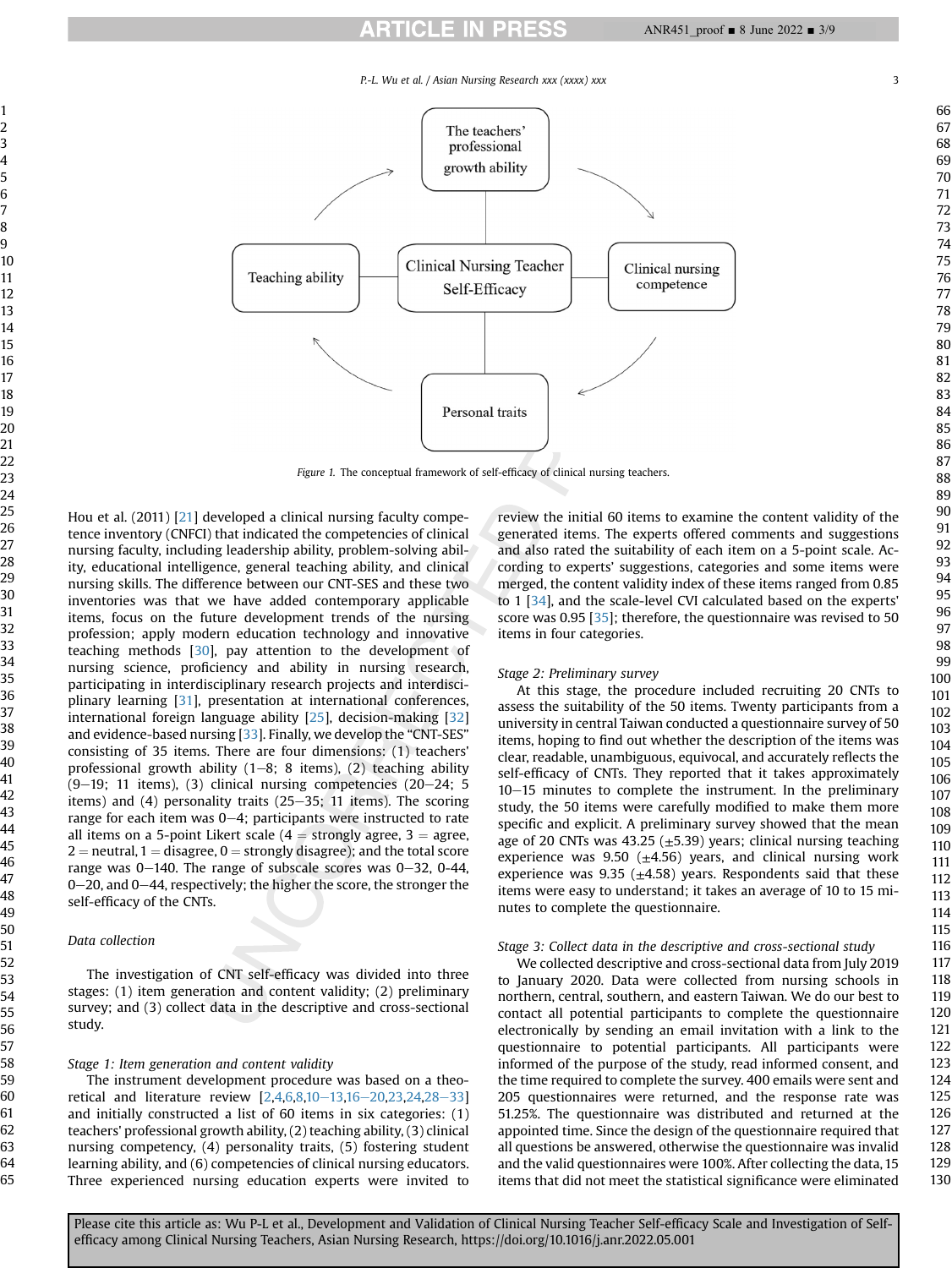4 P.-L. Wu et al. / Asian Nursing Research xxx (xxxx) xxx

by item discriminant analysis; the initial 35 items were retained. The flow chart of data collection and item generation is shown in Figure 2.

## Data analysis

SPSS version 26.0 was used for data analysis. The statistical significance level was set at  $p < .05$  (two-tailed). The descriptive statistics of the demographic data are the standard deviation (SD) and frequency (rate). Psychometric properties consider validity, reliability, and rigor. The content validity index was used to assess the content validity of the scale. Internal consistency was determined by the Cronbach  $\alpha$  coefficient (>0.70). Item analysis is the process of examining the responses to individual items to assess the quality of the items; and identify the underperforming items; including the mean and standard deviation  $[34-37]$  $[34-37]$  $[34-37]$  $[34-37]$  $[34-37]$ ; the critical ratio (CR) is a test for item discrimination, and good item discrimination is statistical significance  $[34-37]$  $[34-37]$  $[34-37]$ . Pearson correlation analysis is used to test the correlation between the items and the total score, and the significance level is 0.01 [[21,](#page-7-20)[34](#page-8-2)[,38\]](#page-8-4). EFA was used to determine the construct validity of the scale and used principal component analysis. To determine whether it is suitable for factor analysis, the Kaiser–Meyer–Olkin (KMO) value was used to measure the adequacy of the sampling. Bartlett's test of sphericity, factor loading, and measure of sampling adequacy were used to determine the suitability of items. Items with factor loading <.5 would be excluded; factors with an eigenvalue greater than 1.0 were retained as common factors. The factorization of the correlation matrix was determined by the KMO test >.70 was acceptable, and significant on the Bartlett's test of sphericity [[39\]](#page-8-5).

# Ethical considerations

This study was approved by ethics committees; the approval came from an Institutional Review Board (No. CS2-19024). All participants gave their informed consent. Research data will be strictly protected and confidential. All participants were informed that they could withdraw from the study at any time without affecting their rights.

#### Results

#### Demographic characteristics

A total of 205 participants came from 43 nursing schools in different regions of Taiwan. CNTs (400 in total) were invited to participate; 205 questionnaires were completed for data analysis, with a response rate of 51.25%. The age of the CNTs was between 26 and 57 years, with a mean age of 41.20  $(\pm 6.41)$  years; all were women ( $n = 205$ , 100%). Participants with a master's degree were 71.70% ( $n = 146$ ) and with a bachelor's degree were 28.30% ( $n = 59$ ). The mean clinical nursing work experience was  $9.42 \ (\pm 5.11)$  years, and the clinical nursing teaching experience was  $8.38 \left( \pm 5.76 \right)$  years. Most of the clinical nursing experience was  $11-15$  years ( $n = 76$ , 37.07%), the clinical teaching experience was  $1-5$  years ( $n = 68$ , 33.17%) and 11 $-15$  years ( $n = 66, 32.20%$ ) accounted for the majority ([Table 1\)](#page-3-0).

## Overall status of the Clinical Nursing Teacher Self-efficacy Scale

The CNTs demonstrated moderate to high self-efficacy (neutral to strongly agree); in this study, the most highly rated category was personality traits, which implies that the CNTs demonstrate confidence in their personality traits (3.04  $\pm$  0.34); the second was

<span id="page-3-0"></span>**Table 1** Demographic Data of CNTs ( $N = 205$ ).

| Characteristic                     | $n(\%)$     | Mean $(SD)$      |
|------------------------------------|-------------|------------------|
| Age (years)                        |             | $41.20 \pm 6.41$ |
| Gender                             |             |                  |
| Female                             | 205 (100)   |                  |
| Education level                    |             |                  |
| Bachelor                           | 59 (28.30)  |                  |
| Master                             | 146 (71.70) |                  |
| Years of clinical nursing work     |             | $9.42 + 5.11$    |
| $1 - 5$                            | 44 (21.46)  |                  |
| $6 - 10$                           | 68 (33.17)  |                  |
| $11 - 15$                          | 76 (37.07)  |                  |
| >16                                | 17 (8.29)   |                  |
| Years of clinical nursing teaching |             | $8.38 + 5.76$    |
| $1 - 5$                            | 68 (33.17)  |                  |
| $6 - 10$                           | 55 (26.83)  |                  |
| $11 - 15$                          | 66 (32.20)  |                  |
| >16                                | 16(7.80)    |                  |

clinical nursing competencies, that is, the CNTs recognize the importance of having clinical competencies (3.02  $\pm$  0.45); after that was teaching ability (2.89  $\pm$  0.43) and the teachers' professional growth ability (2.50  $\pm$  0.65). Among the 35 items, the mean of each item ranges from 2.09 ( $\pm$ 0.79) to 3.27 ( $\pm$ 0.49), indicating that the respondents were neutral or strong agree on this scale. Twentyfour of these items had a mean score of  $2.09$  ( $\pm$ 0.79)–2.99  $(\pm 0.47)$ , indicating that the respondents were neutral or agree with the 24 items. There were 11 items with a mean score was higher than 3.0, which means that the CNTs in these 11 items showed agree or strong agree on self-efficacy [\(Table 2](#page-4-0)). However, the item with the lowest mean score of 2.09  $(\pm 0.79)$  was "Foreign language ability - English" [\(Table 2](#page-4-0)).

#### Items discrimination analysis and homogeneity test

Add all items in each subscale to get the total score. In the item discriminant analysis, the high-score group was in the top 27% and the low-score group was in the bottom 27%. Item analysis focuses on item and test quality and explores difficulty index (p-values; pvalues converted to percentages) and discrimination index. The observed proportions in the two extreme groups into measures of item difficulty and item discrimination. Item discrimination helps to detect the ability of items to discriminate between low-achieving group and high-achieving score group [[40](#page-8-6),[41\]](#page-8-7). Item analysis constructs a high-low-27% group method. Generally, the top 27% are regarded as the high-achieving group, and the last 27% (73%) are regarded as the low-achieving group  $[40,41]$  $[40,41]$ . In this study, item analysis was performed showing the discrimination indices, as well as the percentage of people in the upper and lower 27% who responded to each alternative. To examine the significant differences between the high-score group and the low-score group, an independent  $t$ -test was used; there was a significant difference between two groups ( $t = -10.634$  $t = -10.634$ ,  $p < .001$ ) [34–[37\]](#page-8-2). A total of 15 items that did not meet the significant difference were eliminated; the remaining items showed statistically significant in CR values ([Table 2\)](#page-4-0).

#### Internal consistency

The overall scale reliability of the Cronbach  $\alpha$  coefficient (>0.7 was acceptable) was 0.92, and 0.83, 0.91, 0.93, and 0.87 for the four subscales were acceptable  $[42]$  $[42]$  $[42]$ . Regarding the correlation of each item with the total score, the results of Pearson correlation analysis between the items and the total scale score ranged from 0.310 to 0.662 ( $p < .001$ ) [\(Table 2](#page-4-0)), which means that the 35 items correlated well with the scale, showing satisfactory reliability.

129 130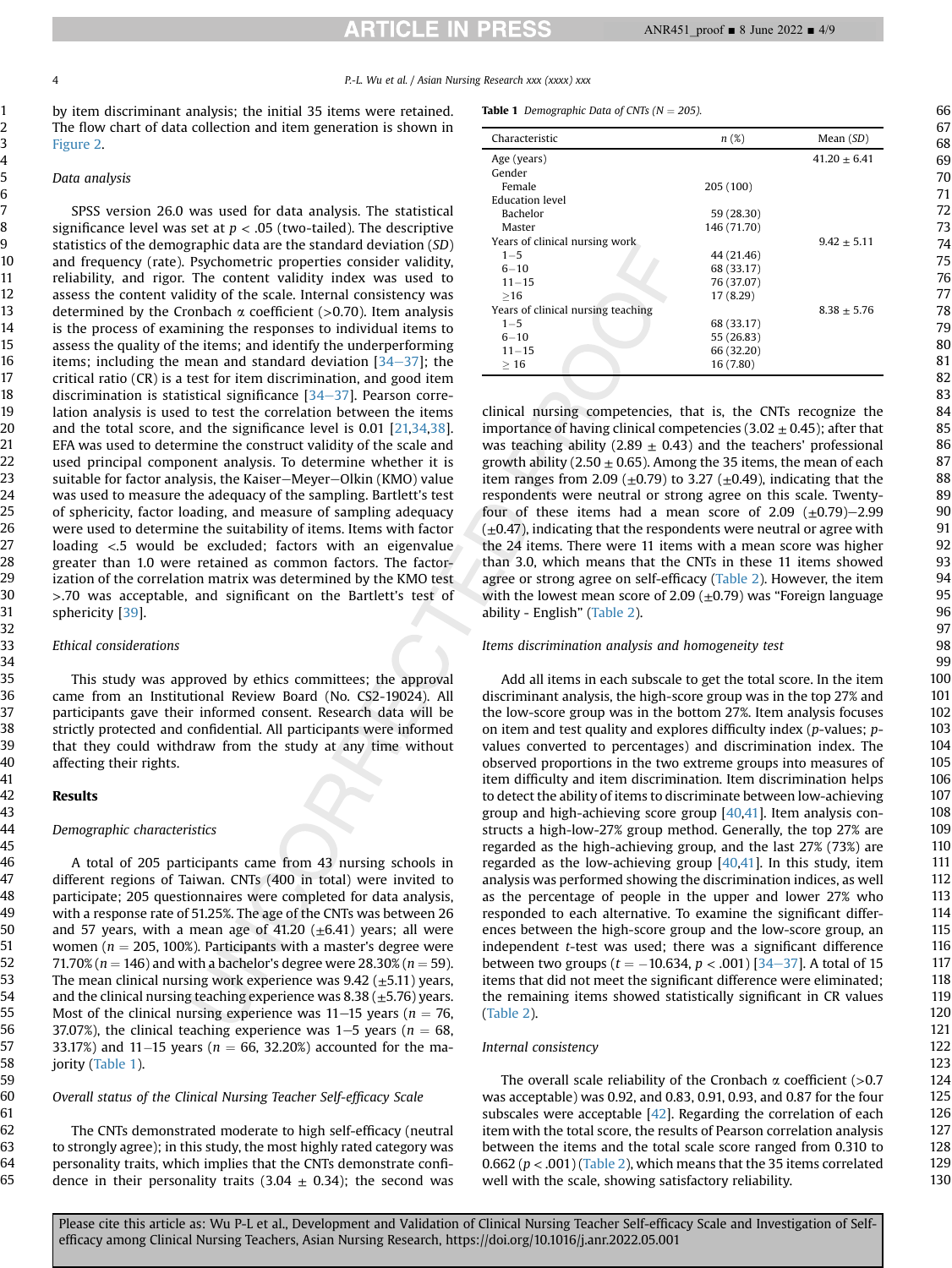# **ARTICLE IN PRESS**

### P.-L. Wu et al. / Asian Nursing Research xxx (xxxx) xxx 5

#### <span id="page-4-0"></span>Table 2 The Item Discrimination and Pearson Correlation Coefficients of Clinical Nursing Teacher Self-efficacy Scale.

| <b>No</b>      | Items                                                                                                                                                                                                                 | Mean $(SD)$ | Critical<br>ratio $(CR)$ | $p$ value | Correlation<br>coefficient $(R)$ | $p$ value        |
|----------------|-----------------------------------------------------------------------------------------------------------------------------------------------------------------------------------------------------------------------|-------------|--------------------------|-----------|----------------------------------|------------------|
|                | A. Teachers' professional growth ability                                                                                                                                                                              |             |                          |           |                                  |                  |
| 1              | Ability to read and study extensively in one's own professional field.                                                                                                                                                | 2.73(0.58)  | 4.425                    | < .01     | .467                             | < .001           |
| $\overline{c}$ | Ability to understand current or future development trends of the nursing profession.                                                                                                                                 | 2.53(0.62)  | 8.035                    | $-.01$    | .507                             | < .001           |
| 3              | Ability to learn and use modern and innovative teaching methods to assist in teaching.                                                                                                                                | 2.60(0.58)  | 8.857                    | < .01     | .574.                            | < .001           |
| 4              | Ability to develop nursing science and apply evidence-based nursing (EBN).                                                                                                                                            | 2.61(0.61)  | 8.849                    | < 01      | 525                              | < .001           |
| 5              | Ability to conduct independent nursing research.                                                                                                                                                                      | 2.52(0.65)  | 6.972                    | $-.01$    | .590                             | < .001           |
| 6              | Have the ability to read the nursing research literature.                                                                                                                                                             | 2.55(0.59)  | 5.199                    | < .01     | .451                             | < .001           |
| $\overline{7}$ | Have self-improvement ability (such as participating in continuing education, academic<br>conferences, presentation at international seminars, participating in teamwork, or<br>interdisciplinary research projects). | 2.35(0.77)  | 5.054                    | < 01      | .516                             | < .001           |
| 8              | International foreign language ability (English etc.)                                                                                                                                                                 | 2.09(0.79)  | 3.899                    | $-.01$    | .311                             | < .001           |
|                | <b>B.</b> Teaching ability                                                                                                                                                                                            |             |                          |           |                                  |                  |
| 9              | Ability to assess students' knowledge and clinic skills.                                                                                                                                                              | 2.94(0.36)  | 2.768                    | $-.01$    | .527                             | < .001           |
| 10             | Answer students' questions carefully and accurately.                                                                                                                                                                  | 2.95(0.38)  | 1.714                    | $-.01$    | .364                             | < .001           |
| 11             | Stimulate students' reasoning ability.                                                                                                                                                                                | 2.87(0.44)  | 4.086                    | < 01      | .603                             | < .001           |
| 12             | Ability to assess students' knowledge and clinic skills.                                                                                                                                                              | 2.89(0.45)  | 3.703                    | $-.01$    | .661                             | < .001           |
| 13             | Stimulate students' interest in nursing.                                                                                                                                                                              | 2.71(0.57)  | 6.304                    | $-.01$    | .662                             | < .001           |
| 14             | Effectively organize and arrange clinical teaching plans.                                                                                                                                                             | 2.90(0.44)  | 2.230                    | $-.01$    | .431                             | < .001           |
|                | Guide students to solve problems based on literature and evidence.                                                                                                                                                    |             | 3.037                    | < 01      | .623                             | < .001           |
| 15             |                                                                                                                                                                                                                       | 2.89(0.42)  |                          |           |                                  |                  |
| 16             | Establish a good learning environment.                                                                                                                                                                                | 2.92(0.43)  | 3.921<br>3.935           | < 01      | .540                             | < .001<br>< .001 |
| 17             | Show students the clinical decision-making process.                                                                                                                                                                   | 2.86(0.43)  |                          | < 01      | .611                             |                  |
| 18             | When students encounter difficulties, provide individual help.                                                                                                                                                        | 2.97(0.43)  | 4.221                    | < 01      | .546                             | < .001           |
| 19             | Quickly grasp the meaning of students' questions or students' words.                                                                                                                                                  | 2.87(0.39)  | 4.069                    | $-.01$    | .598                             | < .001           |
|                | C. Clinical nursing competency                                                                                                                                                                                        |             |                          |           |                                  |                  |
| 20             | Have good clinical nursing skills.                                                                                                                                                                                    | 3.06(0.48)  | 4.989                    | < .01     | .546                             | < .001           |
| 21             | Have a good clinical problem assessment ability.                                                                                                                                                                      | 3.01(0.43)  | 4.900                    | $-.01$    | .621                             | < .001           |
| 22             | Have the ability to make judgments and analyses based on clinical data assessment.                                                                                                                                    | 3.03(0.43)  | 3.524                    | < 01      | .508                             | $-.001$          |
| 23             | Possess professional knowledge of the subject.                                                                                                                                                                        | 3.02(0.42)  | 3.339                    | < 01      | .548                             | < .001           |
| 24             | Ability to handle emergencies properly.                                                                                                                                                                               | 2.99(0.47)  | 4.420                    | $-.01$    | .589                             | < .001           |
|                | D. Personal traits                                                                                                                                                                                                    |             |                          |           |                                  |                  |
| 25             | Establish interpersonal relationships and a harmonious teamwork spirit.                                                                                                                                               | 3.10(0.43)  | 2.269                    | < .01     | .423                             | < .001           |
| 26             | Empathy                                                                                                                                                                                                               | 3.08(0.53)  | 3.744                    | < 01      | .493                             | < .001           |
| 27             | Effective self-management (such as emotional stability, punctuality, and compliance<br>with rules).                                                                                                                   | 3.08(0.49)  | 3.558                    | $-.01$    | .541                             | < .001           |
| 28             | Understand self-limitations.                                                                                                                                                                                          | 3.09(0.46)  | 3.460                    | < .01     | .524                             | < .001           |
| 29             | Good communication skills.                                                                                                                                                                                            | 2.97(0.43)  | 3.979                    | $-.01$    | .506                             | < .001           |
| 30             | Open-minded and not critical.                                                                                                                                                                                         | 2.96(0.48)  | 2.569                    | $-.01$    | .418                             | $-.001$          |
| 31             | Enthusiastic and energetic.                                                                                                                                                                                           | 2.92(0.60)  | 3.960                    | < .01     | .510                             | < .001           |
| 32             | Be responsible for your behavior.                                                                                                                                                                                     | 3.27(0.49)  | 2.838                    | $-.01$    | .310                             | < .001           |
| 33             | Be a good role model for nursing students.                                                                                                                                                                            | 3.09(0.44)  | 3.180                    | < 01      | .429                             | < .001           |
| 34             | Master the level of student learning ability.                                                                                                                                                                         | 2.90(0.40)  | 4.770                    | < 0.01    | .581                             | < .001           |
| 35             | Touch people's hearts (understand students to express their thoughts and feelings, so as<br>to perceive and evaluate their own behavior).                                                                             | 3.02(0.46)  | 4.358                    | < 0.01    | .656                             | < .001           |

Exploratory factor analysis

EFA was conducted to examine the psychometric properties of the developed scale, in this study, EFA extracted four factors: (1) the teachers' professional growth ability; (2) teaching ability; (3) clinical nursing competencies; and (4) personality traits. Our result showed that the KMO value was 0.949, and Bartlett's test of sphericity was significant ( $\chi$ 2 = 6457.117, df = 595, p < .001). The results showed that 35 items were acceptable for factor analysis. Four factors explained 68.53% of the total variance ([Table 3\)](#page-5-0), and the variance explained for each factor (21.523, 19.633, 15.348, and 12.021) was presented in [Table 3.](#page-5-0) The final version of the CNT-SES consists of four factors and 35 items.

#### Discussion

#### Demographic characteristics

In this study, the majority of teachers have a master' degree  $(71.70\%)$ , with clinical teaching experience  $6-10$  years (26.83%) and  $11-15$  years (32.20%) accounting for the majority, which means that more than half of the CNTs are experienced (59.03%). The result of this study showed the self-efficacy of CNT, with 33 of the 35 items were agreed or strongly agreed (mean  $\geq$  2.5). This study was consistent with Cayır and Ulupınar (2021) who found that perceptions of general self-efficacy and performance levels increased with age, occupational experience, and academic experience [\[43\]](#page-8-9). Although the individual items on the scale range from strongly disagree to strongly agree, the participants conducted a highly consistent assessment of these 33 items.

## Construct validity and reliability of the CNT-SES

The newly developed CNT-SES showed a satisfactory estimation of psychometric properties. In the original CNT-SES development process, an item analysis was performed to guarantee fitting items for EFA; the results of the item analysis showed that 15 items were excluded because they did not meet the statistically significant and these 15 items obviously showed caring for students. Additionally, previous studies emphasized problem-solving ability, general teaching ability, nursing competence, clinical nursing skills, interpersonal relationships, and personality traits [\[11,](#page-7-10)[21](#page-7-20)]; in this study, the item analysis of these items was considered a high score. The item analysis identified the high-score group and the low-score group, and an independent sample t-test was required to test whether there was a significant difference in the total score between the high-score group and the low-score group. The CR was statistically significant, indicating that the total score of the high-

64 65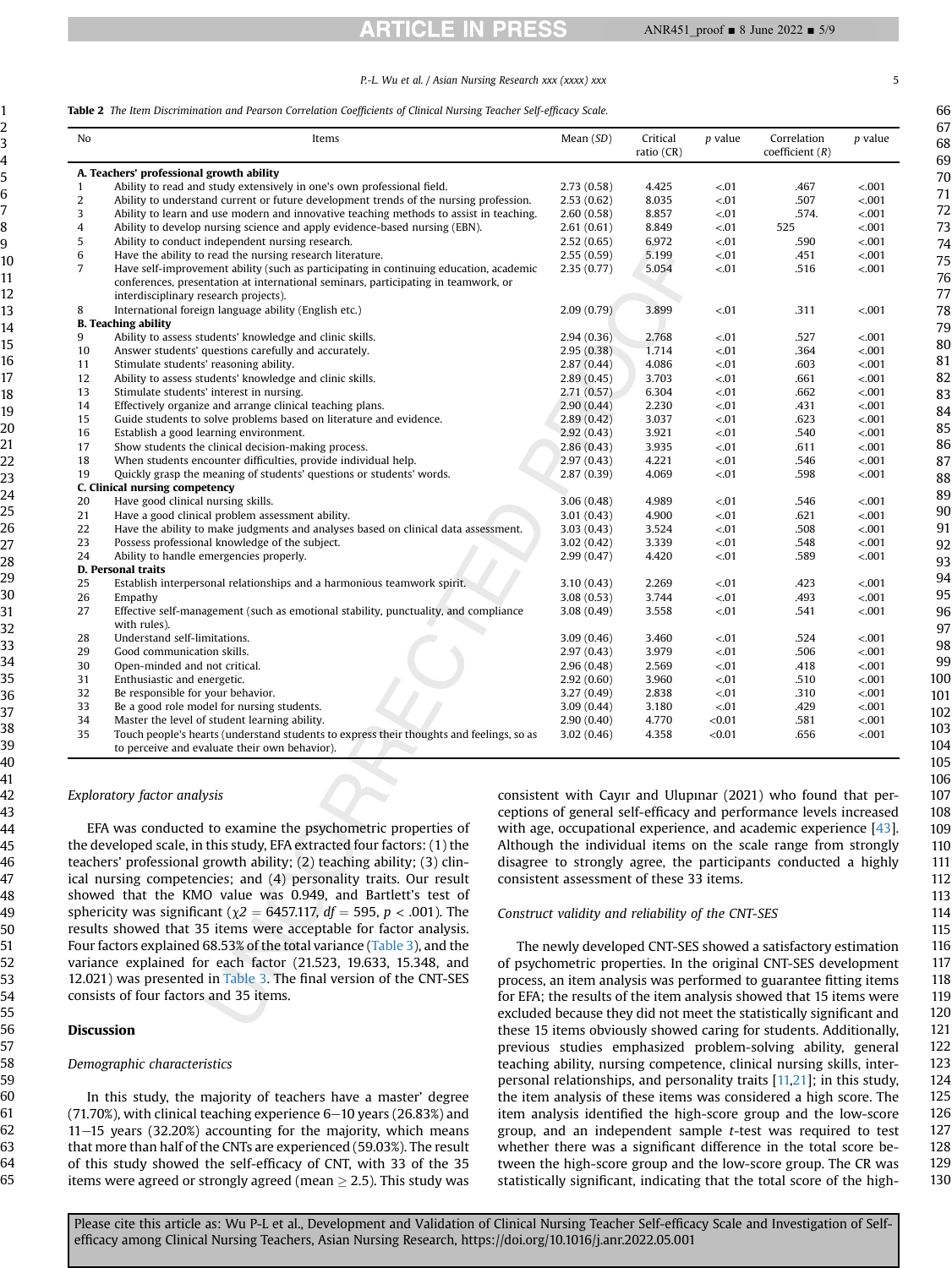### 6 P.-L. Wu et al. / Asian Nursing Research xxx (xxxx) xxx

<span id="page-5-0"></span>Table 3 Factor Loading for Clinical Nursing Teacher Self-efficacy Scale.

| Item                      |                                                                                          |      | Components |          |      |  |  |
|---------------------------|------------------------------------------------------------------------------------------|------|------------|----------|------|--|--|
|                           | A. Teachers' professional growth ability                                                 |      |            |          |      |  |  |
| $\mathbf{1}$              | Ability to read and study extensively in one's own professional field.                   | .182 | .163       | .698     | .195 |  |  |
| 2                         | Ability to understand current or future development trends of the nursing profession.    | .204 | .267       | .768     | .128 |  |  |
| 3                         | Ability to learn and use modern and innovative teaching methods to assist in teaching.   | .284 | .216       | .720     | .147 |  |  |
| 4                         | Ability to conduct independent nursing research.                                         | .121 | .177       | .692     | .209 |  |  |
| 5                         | Ability to develop nursing science and apply evidence-based nursing (EBN).               | .126 | .201       | .722     | .311 |  |  |
| 6                         | Have the ability to read the nursing research literature.                                | .183 | .117       | .738     | .135 |  |  |
| 7                         | Have self-improvement ability (such as participating in continuing education, academic   | .002 | .202       | .679     | .197 |  |  |
|                           | conferences, presentation at international seminars, participating in teamwork, or       |      |            |          |      |  |  |
|                           | interdisciplinary research projects).                                                    |      |            |          |      |  |  |
| 8                         | International foreign language ability (English etc.)                                    | .148 | .188       | .560     | .235 |  |  |
|                           | <b>B.</b> Teaching ability                                                               |      |            |          |      |  |  |
| 9                         | Ability to guide students to organize patients' problems.                                | .296 | .675       | .212     | .430 |  |  |
| 10                        | Answer students' questions carefully and accurately.                                     | .369 | .701       | .182     | .231 |  |  |
| 11                        | Stimulate students' reasoning ability.                                                   | .291 | .676       | .332     | .200 |  |  |
| 12                        | Ability to assess students' knowledge and clinic skills.                                 | .304 | .723       | .308     | .308 |  |  |
| 13                        | Stimulate students' interest in nursing.                                                 | .329 | .658       | .240     | .104 |  |  |
| 14                        | Effectively organize and arrange clinical teaching plans.                                | .261 | .700       | .235     | .360 |  |  |
| 15                        | Guide students to solve problems based on literature and evidence.                       | .322 | .750       | .286     | .249 |  |  |
| 16                        | Establish a good learning environment.                                                   | .462 | .635       | .265     | .177 |  |  |
| 17                        | Show students the clinical decision-making process.                                      | .421 | .668       | .294     | .223 |  |  |
| 18                        | When students encounter difficulties, provide individual help.                           | .453 | .668       | .260     | .134 |  |  |
| 19                        | Quickly grasp the meaning of students' questions or students' words.                     | .414 | .599       | .284     | .234 |  |  |
|                           | C. Clinical nursing competency                                                           |      |            |          |      |  |  |
| 20                        | Have good clinical nursing skills.                                                       | .314 | .274       | .269     | .745 |  |  |
| 21                        | Have a good clinical problem assessment ability.                                         | .339 | .354       | .288     | .726 |  |  |
| 22                        | Have the ability to make judgments and analyses based on clinical data assessment.       | .333 | .325       | .250     | .767 |  |  |
| 23                        | Possess professional knowledge of the subject.                                           | .341 | .299       | .263     | .742 |  |  |
| 24                        | Ability to handle emergencies properly.                                                  | .398 | .241       | .244     | .725 |  |  |
| <b>D. Personal traits</b> |                                                                                          |      |            |          |      |  |  |
| 25                        | Establish interpersonal relationships and a harmonious teamwork spirit.                  | .744 | .230       | .116     | .258 |  |  |
| 26                        | Empathy.                                                                                 | .731 | .245       | .134     | .212 |  |  |
| 27                        | Effective self-management (such as emotional stability, punctuality, and compliance      | .694 | .285       | .158     | .174 |  |  |
|                           | with rules).                                                                             |      |            |          |      |  |  |
| 28                        | Understand self-limitations.                                                             | .715 | .252       | .141     | .174 |  |  |
| 29                        | Good communication skills.                                                               | .759 | .244       | .197     | .172 |  |  |
| 30                        | Open-minded and not critical.                                                            | .687 | .315       | .199     | .171 |  |  |
| 31                        | Enthusiastic and energetic.                                                              | .695 | .237       | .169     | .186 |  |  |
| 32                        | Be responsible for your behavior.                                                        | .690 | .239       | .118     | .247 |  |  |
| 33                        | Be a good role model for nursing students.                                               | .679 | .307       | .106     | .289 |  |  |
| 34                        | Master the level of student learning ability.                                            | .614 | .455       | .202     | .195 |  |  |
| 35                        | Touch people's hearts (understand students to express their thoughts and feelings, so as | .578 | .464       | .281     | .148 |  |  |
|                           | to perceive and evaluate their own behavior).                                            |      |            |          |      |  |  |
|                           | The percentage (%) of variance by factors (Rotation sums of squared loading)             |      |            |          |      |  |  |
| Factor 1                  | Factor 2<br>Factor 3                                                                     |      |            | Factor 4 |      |  |  |
| 21.525                    | 19.633<br>15.348                                                                         |      |            | 12.021   |      |  |  |
|                           | Total percentage of the factor model 68.53%                                              |      |            |          |      |  |  |

score group and the low-score group had good discrimination [\[44](#page-8-10)]. Additionally, correlation analysis was used to test whether the scores of each item were correlated with the total scale score. The higher the correlation coefficient, the stronger the internal consistency between items. Pearson correlation coefficients were interpreted as weak ( $r = .10-.30$ ), moderate ( $r = .40-.60$ ), strong  $(r = .70-.90)$  or very strong  $(r = 1.00)$  [[45](#page-8-11)]. The correlation coefficient is reported weakly with an r of .30; and consider removing items with correlation coefficients below .30 [[34](#page-8-2)[,36,](#page-8-12)[43](#page-8-9)]. Fortunately, in this study, the correlation coefficient for each item was  $>$ .30. In addition, the results of the Cronbach  $\alpha$  coefficient reliability test for the overall scale and for the four subdimensions were acceptable, ranging from 0.83 to 0.90, showing that the higher the value of Cronbach  $\alpha$ , the higher the internal consistency between items. Furthermore, factor analysis is the most effective method to test construct validity; from these factors, some structural elements of psychostatistical concepts can be identified to understand the valid measurement factors [[39](#page-8-5)]. The four dimensions explained 68.53% of the total variance, which met the criteria for selecting factors.

Self-efficacy of CNTs and the significance of each attribute of the scale in clinical practical implications

This study surveyed the self-efficacy of CNTs in clinical teaching settings by developing a structured questionnaire; CNT-SES was divided into four factors with a total of 35 items.

# Teachers' professional growth ability

Items 1-8 were professional growth, research ability, and innovative teaching methods to facilitate teaching; according to our results, the CNT showed that the lowest self-efficacy was the professional growth ability. Hou et al. (2011) [[11\]](#page-7-10) found that teaching ability and clinical practice ability were the top two competence characteristics of clinical faculty; which was the same as our study included teachers' professional growth ability and proficiency in theoretical knowledge, teaching ability, clinical nursing competencies, and clinical skills proficiency. However, despite having the lowest score in the four categories, the CNTs still highly recognized by the professional growth ability. This result was consistent with the results of previous studies on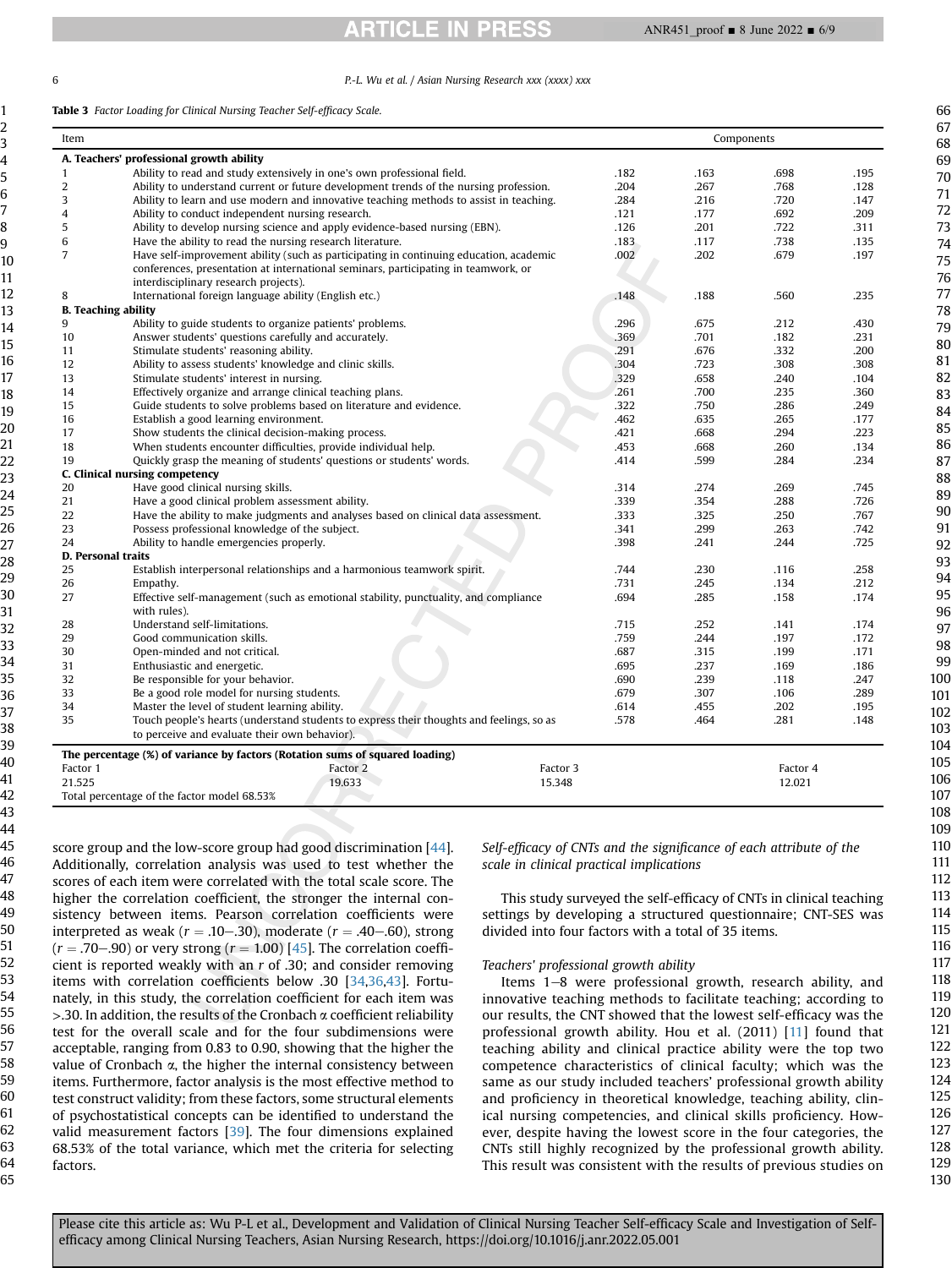P.-L. Wu et al. / Asian Nursing Research xxx (xxxx) xxx 7

teaching effectiveness and competencies among CNTs [\[11,](#page-7-10)[21\]](#page-7-20). Professional growth can effectively improve the general professional ability and teaching ability of teachers, which is conducive to mastery of the clinical knowledge and operational practices of nursing students [[8\]](#page-7-7). In addition, especially in item 8 "International foreign language ability-such as English" (2.09  $\pm$  0.79), indicating that CNTs lack the ability or confidence to speak a foreign language (English). This result showed that the lowest ability was the ability to speak a foreign language, which means that the confidence of CNTs in the ability to speak a foreign language was not as good as other items, which was consistent with the study  $[21]$  $[21]$  $[21]$ . Therefore, we suggest that teachers pay more attention to cultivating foreign language skills. Nursing professions face new challenges at any time, and these challenges are accompanied by the need for new technologies and skills development to ensure that clinical nursing continues to advance and educate its profession. Teachers are more confident when they have extensive experience and expertise in the field they teach, use advanced technology to aid learning, and serve as role models for their students [[46\]](#page-8-13). The self-professional growth of nursing teachers enables them to achieve proficiency in clinical competencies [[47,](#page-8-14)[48\]](#page-8-15), and implementing optimal teaching of nursing curriculum, support training programs, and provide nursing students with quality nursing education is critical. Therefore, the promotion of professional growth and development of CNTs is of great significance and administrators should consider investing in the professional growth and development of CNTs.

#### Teaching ability

In this study, the teaching ability score was  $2.89 \ (\pm 0.43)$ . Good clinical teaching leads to good clinical learning [\[8](#page-7-7)]. The focus of CNTs is clinical practice teaching; they must be able to instruct students while providing care to the patient, including helping students learn to care for patients, nursing technology and skills, planning assignments or evaluating students' learning outcomes, maintaining patient safety and fostering relationships with students, patients and nursing staff [\[3](#page-7-2),[17,](#page-7-16)[21,](#page-7-20)[47\]](#page-8-14). CNTs are responsible for cultivating students' abilities in decision-making, critical thinking, and developing successful interpersonal relationships in clinical practice [\[3,](#page-7-2)[21\]](#page-7-20). They guide students to implement the correct nursing interventions to improve their skills and prepare them to be a good nurse [\[6,](#page-7-5)[49](#page-8-16)]. In addition, CNTs' assignments include classroom lecturing, research, or participation in seminars to improve their teaching ability.

#### Clinical nursing competencies

Additionally, CNTs recognize the importance of having clinical competencies (3.02  $\pm$  0.45). The clinical nursing competencies of CNTs are the most important factor that affects the clinical learning [\[47,](#page-8-14)[48\]](#page-8-15). However, when teachers have insufficient clinical experience and lack the relevant skills to facilitate student learning, students cannot learn effectively in the clinical field, and the level of CNT skills may affect students' perception of the teacher's ability [\[38](#page-8-4)[,45](#page-8-11),[50](#page-8-17)]. Professional competence has been proposed as a core element of nursing [[39](#page-8-5),[49\]](#page-8-16). The development of professional competence, that is, the provision of nursing services according to professional standards, is crucial. In the past, the professional competence of nurses was defined as the combination of skills, knowledge, attitudes, values, and competencies that lead to effective or high performance in occupational and professional positions [[51\]](#page-8-18). Similarly, the professional competence of nursing teachers is an essential requirement, and nursing teachers must be more competent and committed to their nursing or clinical teaching.

#### Personality traits

Items 25-35 are related to personality traits; they demonstrate self-efficacy in their personality traits. The literature indicated that the personality traits and characteristics of CNTs have a profound impact on the clinical experiences of students [[17,](#page-7-16)[19\]](#page-7-18). In this category, teachers showed greater confidence in communication skills and interpersonal relationships, which was consistent with previous studies showing that the ability to develop interpersonal relationships is the most valued skill by clinical teachers [[12](#page-7-11),[16](#page-7-15)[,25\]](#page-7-24). Certain items such as empathy, open-mindedness and enthusiasm are also consistent with Collier (2018) who identified approachability as the most important personality trait of clinical teachers [\[15](#page-7-14)]. Furthermore, being responsible for behavior, emotional stability, punctuality, obedience to rules, and understanding selflimitations, which means focusing on proactive behaviors, including aspirations and efforts to start changing yourself and/or the environment, as well as self-initiated (as opposed to passive) and change-oriented (as opposed to maintaining the status quo) and focus on the future (instead of focusing on the current situation) [\[52\]](#page-8-19).

# Looking toward the future

In this study, the author suggested that the definition of selfefficacy of CNT was that the CNTs possessed four characteristics: professional growth ability, teaching ability, clinical nursing competencies, and positive personality traits. In recent years, with the rapid development of international health issues and international nursing education, several studies have appeared on teacher selfefficacy. However, the strengths of the tool we developed and compared to similar tools in the past were that this study highlights the potential and self-efficacy of CNT in the future nursing profession, modern education technology, innovative teaching methods, nursing science, international conferences, leadership, evidence-based nursing, research competence, and interdisciplinary learning; these issues have received more attention [[53\]](#page-8-20). To maintain the pace and progress in nursing practice and education, we may need to pay more attention to the application of EBN and independent research ability in clinical nursing practice rather than traditional concepts of competency [\[54\]](#page-8-21).

#### Study limitations

The limitation of this study was that it was not easy to collect data while having direct face-to-face contact with all CNTs in Taiwan because the participants were teachers of nursing schools and assigned to various hospitals and scattered in various regions. Therefore, the sample was not expanded, which was our main limitation. Additionally, it was not easy to collect data directly and complete the questionnaire, which may limit sample sizes. Therefore, we sent email notifications and questionnaires to collect data, and the email was sent many times to all potential participant; however, the response rate was not as expected. Furthermore, more comprehensive studies are needed to explore the self-efficacy of CNTs in different cultures and contexts.

#### Recommendations

We encourage researchers to use the entire scale for future research or clinical practice. In future research, we suggest that this tool can be used to explore the perceptions of nursing students about CNT in nursing education. We suggested modifying the CNT-SES from the views of nursing students to measure students' perceptions of the effectiveness and competence of CNTs. This tool can serve as the basis for creating a self-efficacy assessment tool in the

130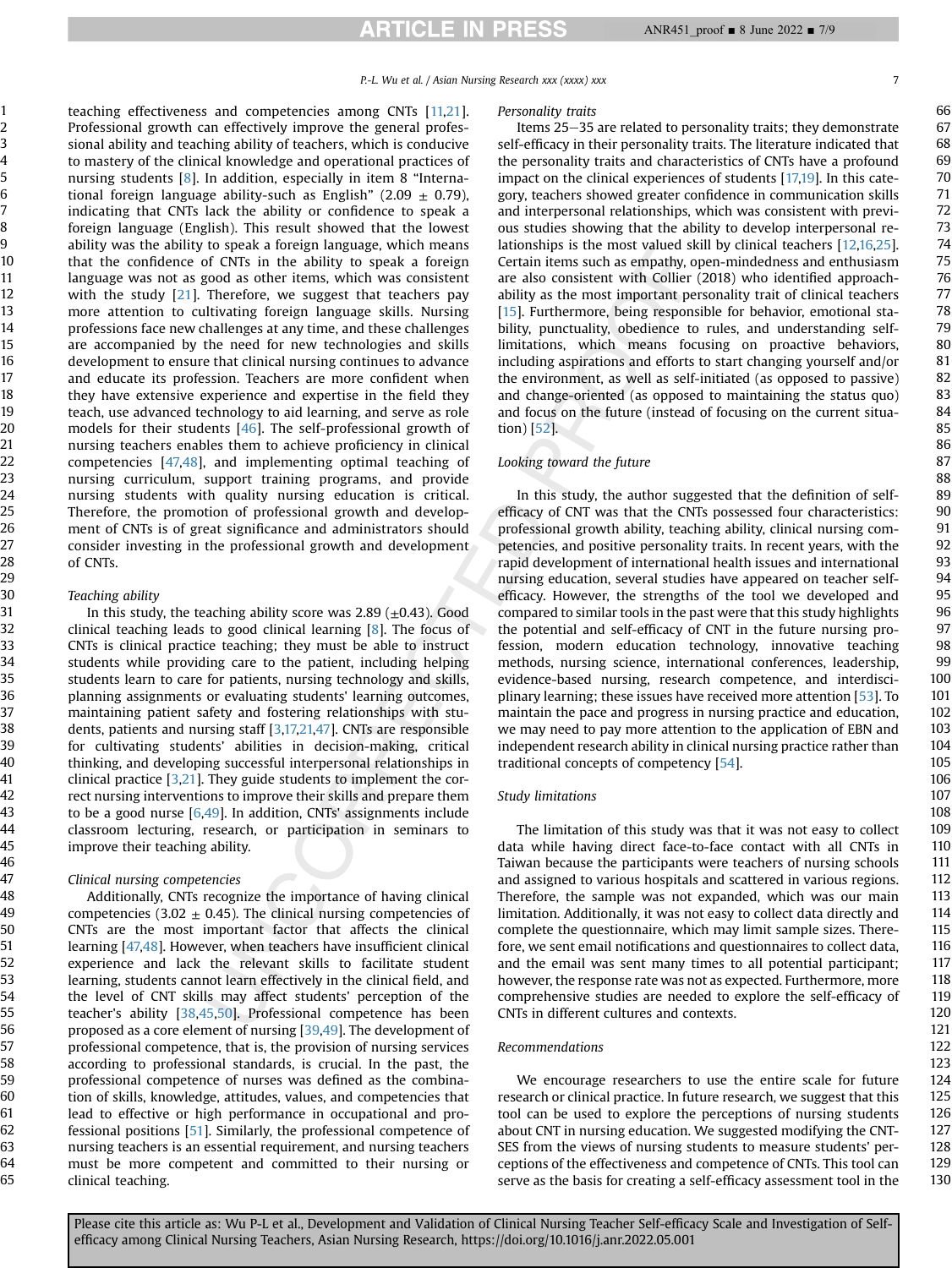8 **8** P.-L. Wu et al. / Asian Nursing Research xxx (xxxx) xxx

field of nursing education, which can be used to train and assess the self-efficacy of CNT. CNT-SES can also serve as an assessment tool for observational and intervention studies of teacher self-efficacy in future research. The significance of using this tool depended on the evaluation results of each attribute of the scale, to formulate strategies for CNTs to improve self-efficacy. Therefore, it is important to refer to the various items of the CNT-SES in clinical practice to develop teaching strategies to promote the self-efficacy of CNTs and further facilitate the clinical learning of students. Our suggested strategies include an appropriate continuing education course should be formulated for each attribute of the item, encouraging the setting of personal goals, sharing teaching experiences and participating in Nursing Teachers Associations, building selfconfidence and empowerment to help teachers improve their self-efficacy.

# Conclusions

The 35-item CNT-SES provides an available assessment tool with good reliability and validity. CNTs showed moderate to high selfefficacy. The study findings offered information on the characteristics of self-efficacy of CNT, including nursing professional growth, teaching ability, nursing competence, ability to develop interpersonal relationships, and certain personality traits. These efficacy characteristics are mainly reflected in the perception of self-efficacy of CNT, and their identification can guide clinical nursing teaching strategies.

## Funding

**01** This research was supported by the Ministry of Science and Technology of Taiwan [108-2314-B-040-002-].

#### Ethical approval

The study protocol was reviewed and approved by the Ethics Committee of Chung Shan Medical University Hospital (No. CS2- 19024). Date of approval: May 15, 2019.

The author agrees to be responsible for all aspects of the work in ensuring that questions related to the accuracy or integrity of any part of the work are appropriately investigated and resolved.

#### Conflict of interest

The authors declare that they have no competing interests.

# Acknowledgments

The authors would like to thank all clinical nursing teachers who participated in this study.

# Appendix A. Supplementary data

Supplementary data to this article can be found online at [https://doi.org/10.1016/j.anr.2022.05.001.](https://doi.org/10.1016/j.anr.2022.05.001)

#### <span id="page-7-0"></span>References

- 1. Becker MK, Neuwirth JM. Teaching strategy to maximize clinical experience with beginning nursing students. J Nurs Educ.  $2002;41(2):89-91$ . <https://doi.org/10.3928/0148-4834-20020201-11>
- <span id="page-7-1"></span>2. Hall N, Chichester M. How to succeed as an adjunct clinical nurse instructor. Nurs Womens Health. 2014;18(4):341-4.
- <span id="page-7-2"></span><https://doi.org/10.1111/1751-486X.12139> 3. Yang CI, Chao SY. Clinical nursing instructors' perceived challenges in clinical teaching. Jpn J Nurs Sci. 2018;15(1):50-5. <https://doi.org/10.1111/jjns.12167>
- <span id="page-7-3"></span>4. Tuomikoski AM, Kääriäinen M. Nurses' perceptions of their competence in mentoring nursing students in clinical practice: a systematic review protocol of qualitative evidence. JBI Database System Rev Implement Rep. 2016;14(7):<br>98—109. <https://doi.org/10.11124/JBISRIR-2016-002987>
- <span id="page-7-4"></span>5. EL Hussein MT, Osuji J. Bridging the theory-practice dichotomy in nursing: the role of nurse educators. J Nurs Educ Pract.  $2017;7(3):20-5$ . <https://doi.org/10.5430/jnep.v7n3p20>
- <span id="page-7-5"></span>6. O'Rae A, Langille J, Li A, Sealock K, Rutherford G. The evolving role of a clinical instructor in an integrated undergraduate nursing curriculum. J Nurs Educ Pract. 2017;7(4):87-95. <https://doi.org/10.5430/jnep.v7n4p87>
- <span id="page-7-6"></span>7. Ajani K, Moez S. Gap between knowledge and practice in nursing. Procedia Soc<br>Behav Sci. 2011;15:3927–31. <https://doi.org/10.1016/j.sbspro.2011.04.396>
- <span id="page-7-7"></span>8. Ghasemi HSE, Rafii F, Farahani MA, Mohammadi N. Being at peace as an important factor in acquiring teaching competency by Iranian nurse teachers: a<br>qualitative study. Global J Health Sci. 2014;6(3):109—16.
- <span id="page-7-8"></span><https://doi.org/10.5539/gjhs.v6n3p109> 9. Maginnis C, Croxon L. Transfer of learning to the nursing clinical practice setting. Rural Rem Health. 2010;10(2):1313. <https://doi.org/10.22605/RRH1313>
- <span id="page-7-9"></span>10. Soriano GP, Aquino MGB. Characteristics of a good clinical teacher as perceived by nursing students and faculty members in a Philippine university college of nursing. Int J Nurs Sci. 2017;7(4):96-101. <https://doi.org/10.5923/j.nursing.20170704.04>
- <span id="page-7-10"></span>11. Morgan J, Knox JE. Characteristics of "best" and "worst" clinical teachers as perceived by university nursing faculty and students. J Adv Nurs. 1987;12(3): 331e7. <https://doi.org/10.1111/j.1365-2648.1987.tb01339.x>
- <span id="page-7-11"></span>12. Heydari A, Yaghoubinia F, Roudsari RL. The multidimensional nature of relationships: the perceptions of Iranian nursing students and educators of the student-educator relationship. J Nurs Res. 2016;24(1):1-8. <https://doi.org/10.1097/jnr.0000000000000091>
- <span id="page-7-12"></span>13. Tschannen-Moran M, Hoy AW. Teacher efficacy: capturing an elusive construct. Teach Teach Educ. 2001;17(7):783-805. [https://doi.org/10.1016/S0742-051X\(01\)00036-1](https://doi.org/10.1016/S0742-051X(01)00036-1)
- <span id="page-7-13"></span>14. Bandura A. Self-efficacy: toward a unifying theory of behavioral change. Psychol Rev. 1977;84:191-215. <https://doi.org/10.1037//0033-295x.84.2.191>
- <span id="page-7-14"></span>15. Barni D, Danioni F, Benevene P. Teachers' self-efficacy: the role of personal values and motivations for teaching. Front Psychol. 2019;10:1645. <https://doi.org/10.3389/fpsyg.2019.01645>
- <span id="page-7-15"></span>16. Klassen RM, Tze VMC. Teachers' self-efficacy, personality, and teaching effectiveness: a meta-analysis. Educ Res Rev. 2014;12:59-76. <https://doi.org/10.1016/j.edurev.2014.06.001>
- <span id="page-7-16"></span>17. Collier AD. Characteristics of an effective nursing clinical instructor: the state of the science. J Clin Nurs. 2018;27(1-2):363-74. <https://doi.org/10.1111/jocn.13931>
- <span id="page-7-17"></span>18. Knox JE, Mogan J. Important clinical teacher behaviours as perceived by university nursing faculty, students and graduates. J Adv Nurs.  $1985;10(1):25-30$ . <https://doi.org/10.1111/j.1365-2648.1985.tb00488.x>
- <span id="page-7-18"></span>19. Okoronkwo IL, Onyia-Pat JL, Agbo MA, Okpala MAE, Okpala PU. Students' perception of effective clinical teaching and teacher behavior. Open Nurs J. 2013;3(1):63e70. <https://doi.org/10.4236/ojn.2013.31008>
- <span id="page-7-19"></span>20. Tilley DDS. Competency in nursing: a concept analysis. J Cont Educ Nurs. 2008;39(2):58-64. <https://doi.org/10.3928/00220124-20080201-12>
- <span id="page-7-20"></span>21. Hou X, Zhu D, Zheng M. Clinical nursing faculty competence inventorydevelopment and psychometric testing. J Adv Nurs. 2011;67(5):1109-17. <https://doi.org/10.1111/j.1365-2648.2010.05520.x>
- <span id="page-7-21"></span>22. Jowett R, McMullan M. Learning in practice-practice educator role. Nurs Educ Pract. 2007;7(4):266-71. <https://doi.org/10.1016/j.nepr.2006.08.008>
- <span id="page-7-22"></span>23. Kelly C. Student's perceptions of effective clinical teaching revisited. Nurse Educ Today. 2007;27(8):885-92. <https://doi.org/10.1016/j.nedt.2006.12.005>
- <span id="page-7-23"></span>24. Helminen K, Johnson M, Isoaho H, Turunen H, Tossavainen K. Final assessment of nursing students in clinical practice: perspectives of nursing teachers, students and mentors. J Clin Nurs. 2017;26(23-24):4795-803. <https://doi.org/10.1111/jocn.13835>
- <span id="page-7-24"></span>25. Dos Santos LM. Upgrading nursing students' foreign language and communication skills: a qualitative inquiry of the afterschool enhancement programmes. Int J Environ Res Publ Health. 2021;18(10):5112. <https://doi.org/10.3390/ijerph18105112>
- <span id="page-7-25"></span>26. Glynn DM, McVey C, Wendt J, Russell B. Dedicated educational nursing unit: clinical instructors role perceptions and learning needs. J Prof Nurs. 2017;33(2):108-12. <https://doi.org/10.1016/j.profnurs.2016.08.005>
- <span id="page-7-26"></span>27. Ministry of Education [Internet]. School information [cited 2021 Nov 22]. Available from: <https://ulist.moe.gov.tw/Query/AjaxQuery/Discipline/0913#>.
- <span id="page-7-27"></span>28. McNeish D. Exploratory factor analysis with small samples and missing data. J Pers Assess. 2017;99(6):637-52. <https://doi.org/10.1080/00223891.2016.1252382>
- <span id="page-7-28"></span>29. Nehring V. Nursing Clinical Teacher Effectiveness Inventory: a replication study of the characteristics of 'best' and 'worst' clinical teachers as perceived by nursing faculty and students. J Adv Nurs. 1990;15(8):934-40. <https://doi.org/10.1111/j.1365-2648.1990.tb01949.x>
- <span id="page-7-29"></span>30. Hafeez M. Systematic review on modern learning approaches, critical thinking skills and students learning outcomes. Journal of Educational Research and Review. 2021;4(1). <https://doi.org/10.23887/ijerr.v4i1.33192.g18871>
- <span id="page-7-30"></span>31. Stamps A, Cockerell K, Opton L. A modern take on facilitating transition into the academic nurse educator role. Teach Learn Nurs. 2021;16(1):92-4. <https://doi.org/10.1016/j.teln.2020.04.002>